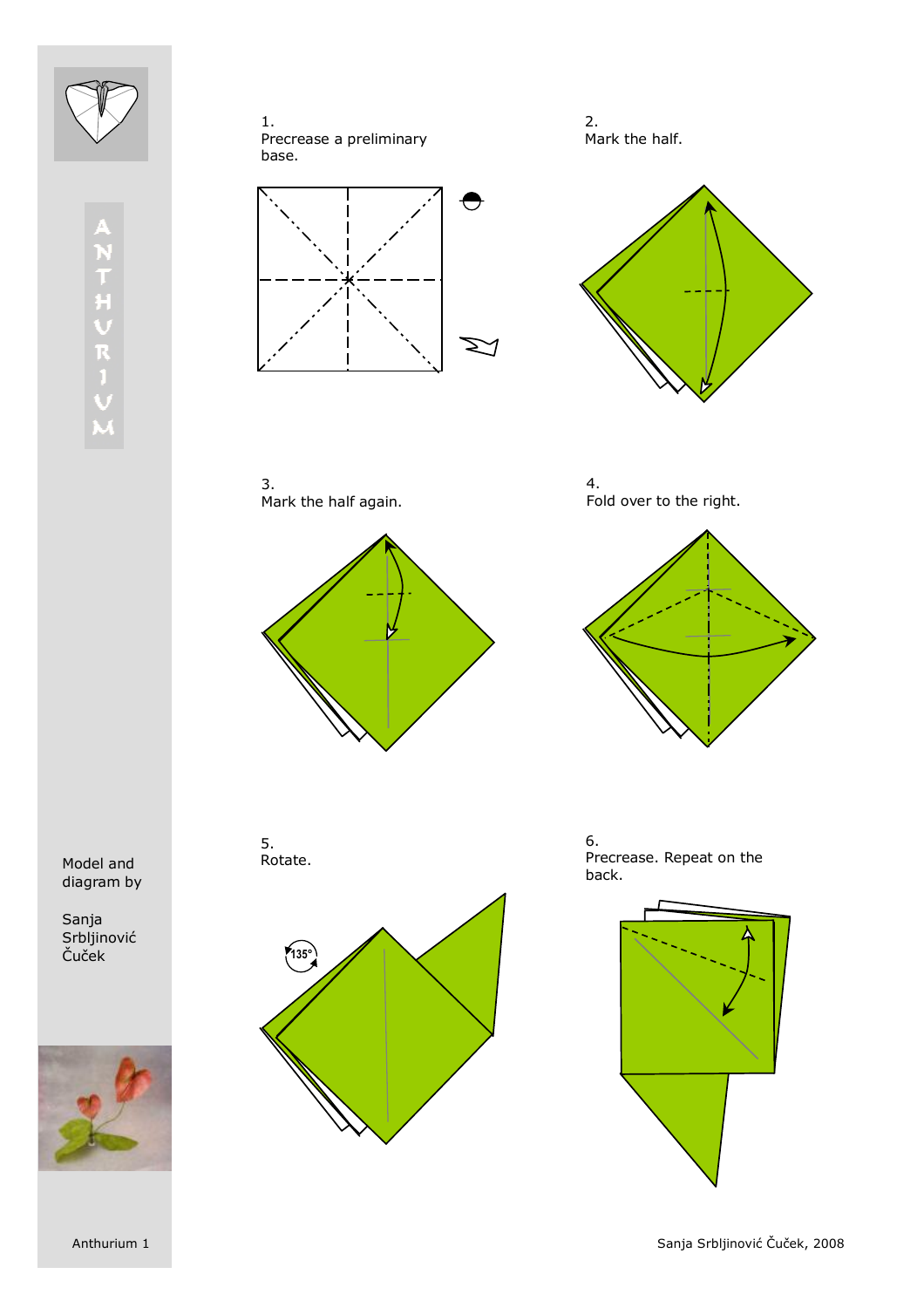





9. Open out and flatten.







8. Fold to the left.



10. Repeat with the other flap.



12. Fold over to the right.

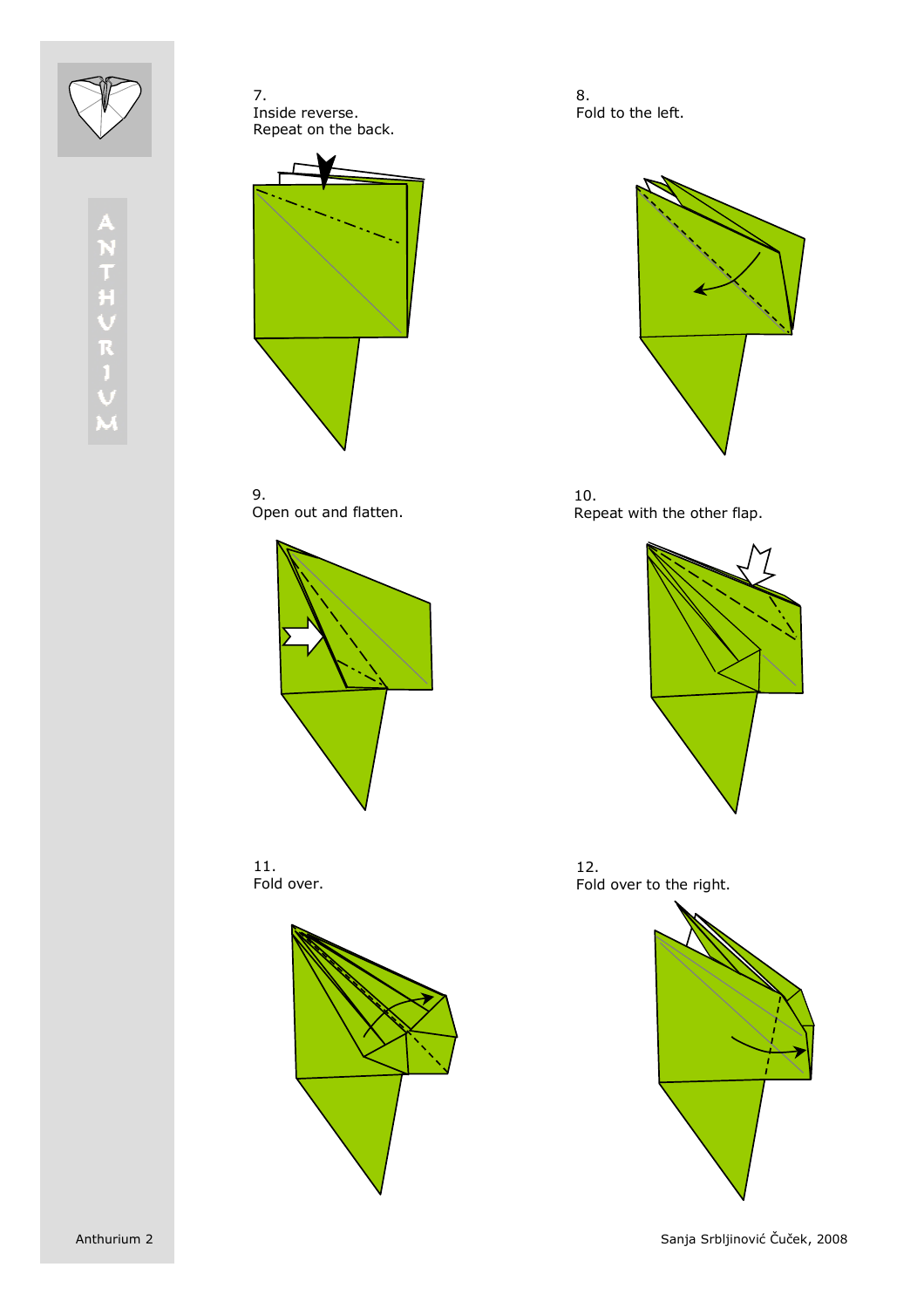

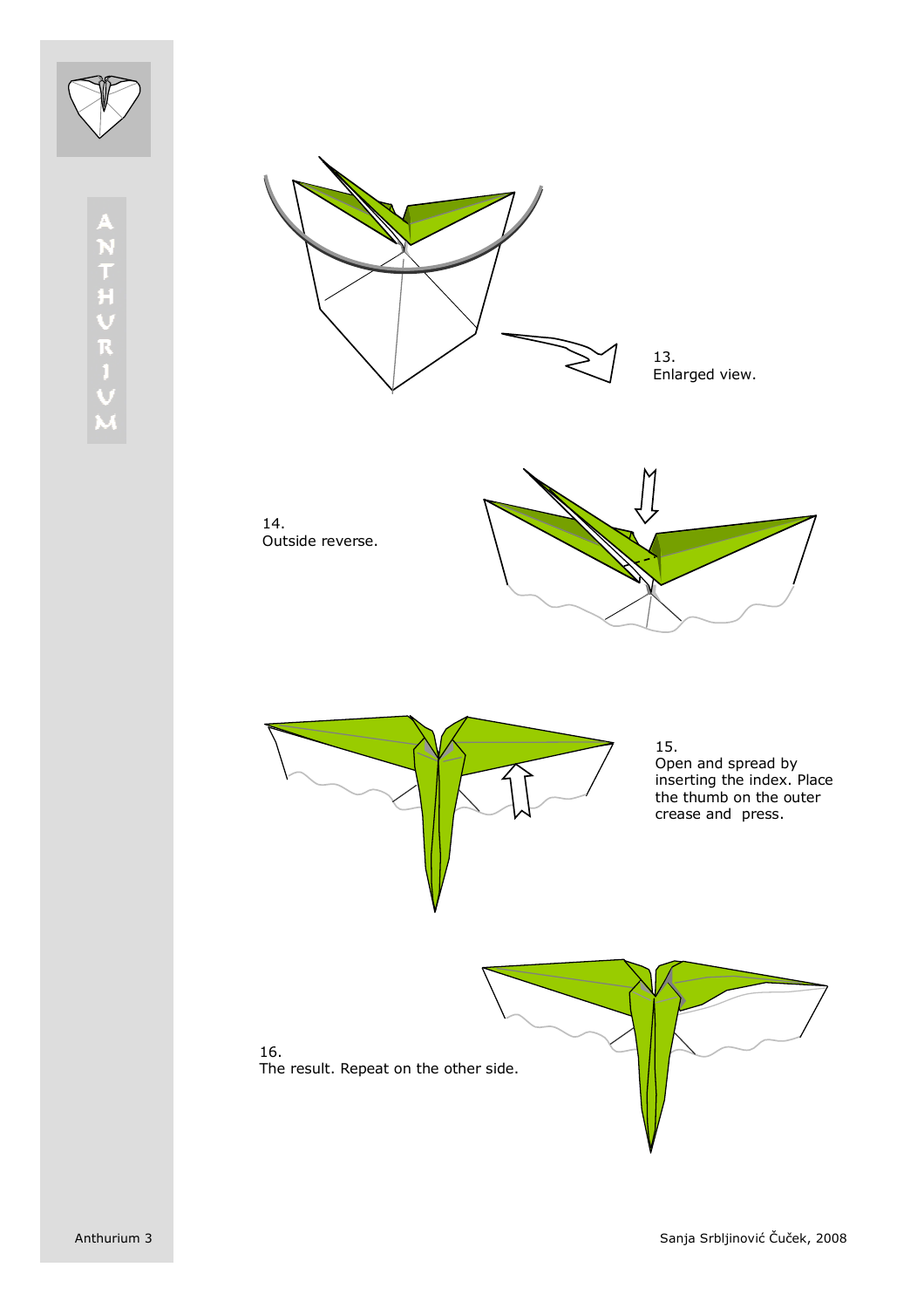





18. Rotate the model for some 60° to get a better view. Spread the little triangle.

19. If you prefer kasane technique (two layers folded as one): Precrease both layers by trisecting the lower right angle.





20. Bisect the half of the top angle and the lower left angle.